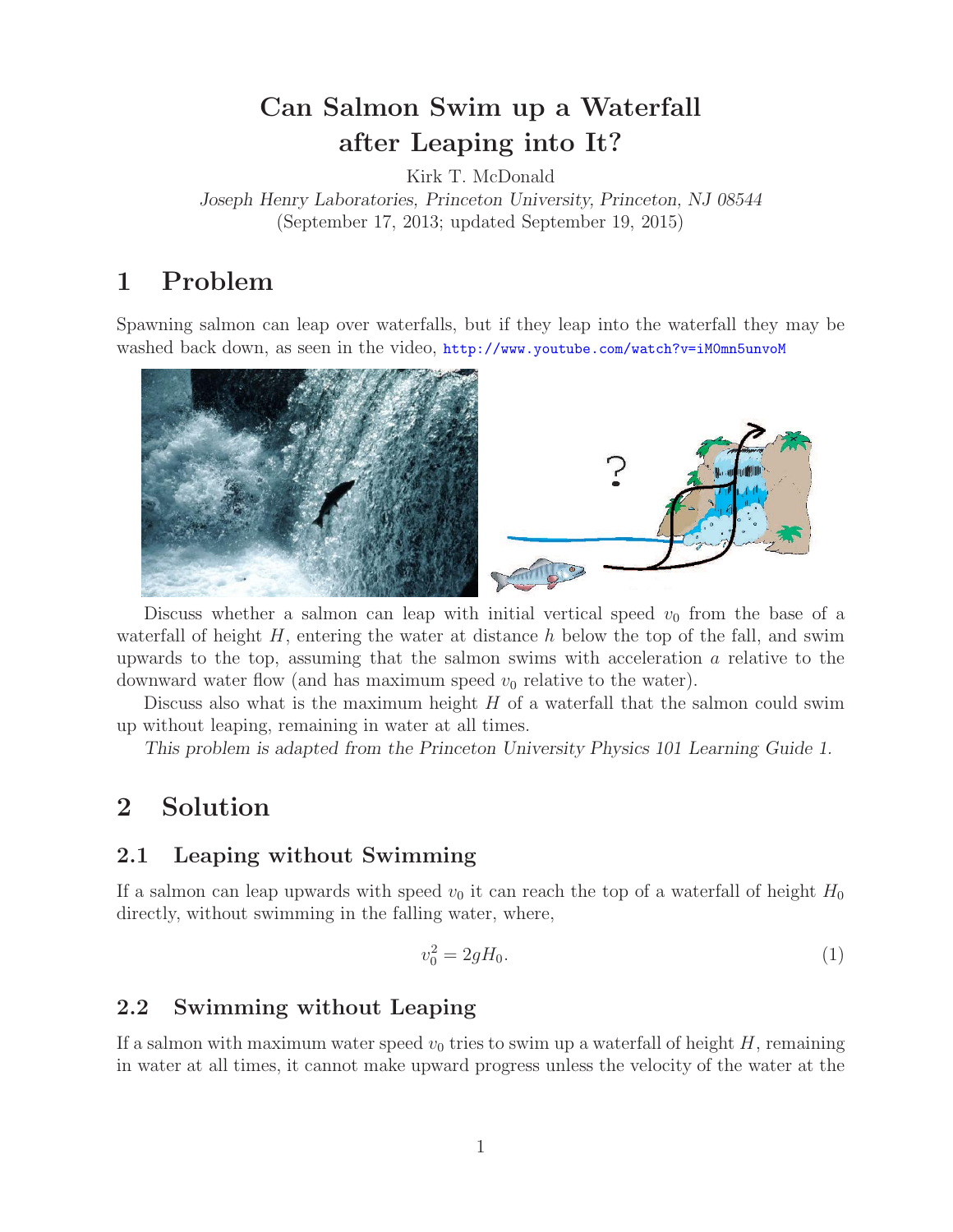base of the fall is less than  $v_0$ . The vertical speed of the water at the base of the waterfall is given by,

$$
v_{\text{base}}^2 = 2gH,\tag{2}
$$

supposing that the water speed at the top of the fall is near zero. The requirement that  $v_{\text{base}} < v_0$  for the salmon to swim upwards from the base of the fall leads to,

$$
H < \frac{v_0^2}{2g},\tag{3}
$$

where  $q$  is the acceleration due to gravity.

As the salmon swims upwards the speed of the water relative to the ground decreases, so if the salmon can maintain constant speed  $v_0$  relative to the water even when swimming upwards, it continues to rise and eventually reaches the top of the waterfall.

But, as the salmon rises, it must expend energy against the force of gravity, and it might be that the salmon never reaches the top.

We suppose that the salmon can exert maximum power equal to that needed to swim with speed horizontally  $v_0$  against the friction of the water. The force of friction can be modeled as [1],

$$
F_{\rm drag}(v) = \frac{1}{2}\rho C A v^2,\tag{4}
$$

where  $\rho$  is the density of the water,  $C \approx 0.01$  is the (small) drag coefficient, A is the surface area of the salmon and  $v$  is its speed relative to the water. We approximate the volume  $V$ of the salmon as  $AT/2$  where  $T \approx 0.05$  m is its average thickness. Then,

$$
F_{\text{drag}}(v) = \frac{MCv^2}{T}.
$$
\n(5)

As the salmon swims it pushes on the water, which pushes back on the salmon with force  $F_s$ , which equals  $F_{drag}$  when swimming horizontally at constant speed. Hence, the maximum power the salmon can exert is,

$$
P_0 = F_{\text{drag}}(v_0)v_0 = \frac{MCv_0^3}{T}.
$$
\n(6)

When the salmon swims vertically its equation of motion is,

$$
F_s - F_{\text{drag}} - Mg = Ma_{\text{ground}}.\tag{7}
$$

where the vertical acceleration upwards relative to the ground is related to the acceleration a of the salmon relative to the falling water by  $a_{\text{ground}} = a - g$ . Thus we can write,

$$
F_s = F_{\text{drag}} + M(g + a_{\text{ground}}) = F_{\text{drag}} + Ma,
$$
\n(8)

which is the equation of motion of the salmon in the accelerated frame of the falling water. On multiplying eq.  $(8)$  by the velocity v of the salmon relative to the falling water, we obtain the power relation,

$$
P_s = P_{\text{drag}} + Mav,\tag{9}
$$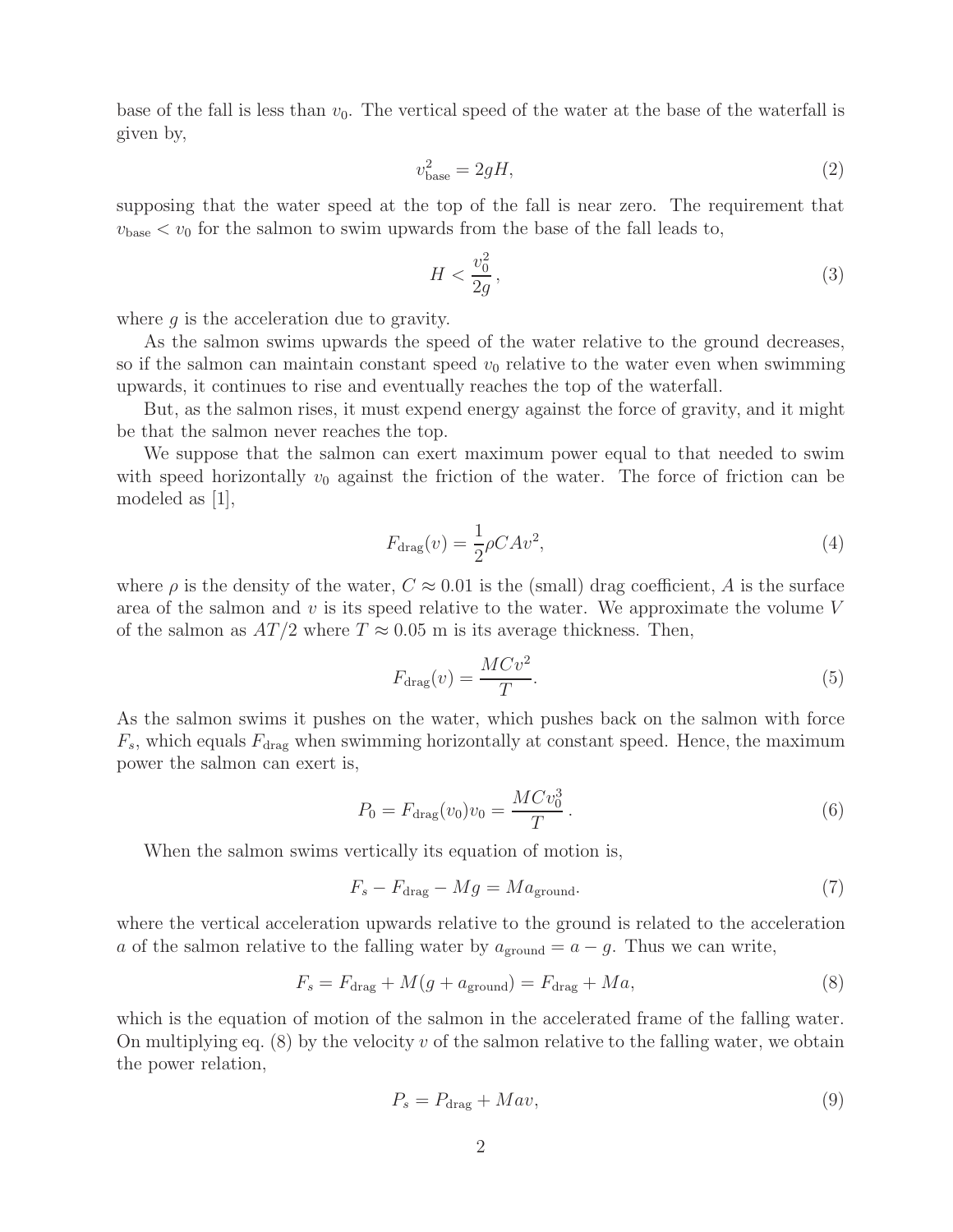where the power  $P_s$  exerted by the salmon is bounded by  $P_0$  of eq. (6).

Hence, if a salmon with speed  $v = v_0$  relative to the water enters the base of a waterfall where the water speed is  $v_{\text{water}} = \sqrt{2gH} = v_0$ , it cannot accelerate upwards with respect to the downward water flow, and remains at the base of the fall, expending large amounts of energy just to stay in place with respect to the ground.

If the waterfall has height  $H < H_0 = v_0^2/2g$  and the salmon enters its base with ver-<br>l speed  $v_0$  relative to the downward water flow, then it swims upwards even when its tical speed  $v_0$  relative to the downward water flow, then it swims upwards even when its acceleration a with respect to the water is zero, and will eventually reach the top of the waterfall. This activity, however, requires significant expenditure of energy, whereas if the salmon leaps out of the water with vertical speed  $v_0$  it reaches the top with no additional energy cost. Hence, salmon "instinctively" choose to leap, rather than swim, up waterfalls of height  $H < H_0$ ,

Can a salmon reach the top of a waterfall of height  $H > H_0q$  by first leaping and then swimming?

#### **2.3 Swimming after Leaping**

If instead the salmon leaps out of the water at the base of the fall with upward speed  $v_0$ , and enters the waterfall, whose height above the base is  $H$ , at height h below its top, the ground speed  $v_{\text{salmon,ground}}$ ,hof the salmon as it enters the water is given by,

$$
v_{\text{salmon,ground},h} = \sqrt{v_0^2 - 2g(H - h)},\tag{10}
$$

provided that  $H - h < H_0 = v_0^2/2g$ . The initial ground speed  $v_{\text{water},h}$  of the water that the salmon enters is given by salmon enters is given by,

$$
v_{\text{water},h} = -\sqrt{2gh},\tag{11}
$$

so, the initial speed of the salmon with respect to the falling water is,

$$
v_{\text{salmon,water},h} = v_{\text{salmon,ground},h} - v_{\text{water},h}.\tag{12}
$$

If  $v_{\text{salmon,water},h} > v_0$  the salmon cannot maintain the waterspeed  $v_i$  and slows down to (at most) waterspeed  $v_0$  rather quickly.

If  $v_{\text{salmon,water},h} < v_0$  the salmon can maintain this speed with respect to the water, and even increase the waterspeed  $v_{\text{salmon,water}}$  up to  $v_0$ . Hence, a critical case is when  $v_{\text{salmon,water},h} = v_0.$ 

However, the salmon has upward motion with respect to the ground only if,

$$
v_{\text{salmon,ground},h} = v_{\text{salmon,water},h} + v_{\text{water},h} = v_{\text{salmon,water},h} - \sqrt{2gh} > 0,\tag{13}
$$

so the critical case is that  $v_0 = v_{\text{salmon,water},h} = \sqrt{2gh}$  and that,

$$
v_{\text{salmon,ground},h} = 0 = \sqrt{v_0^2 - 2g(H - h)} = \sqrt{2v_0^2 - 2gH},\tag{14}
$$

for which,

$$
H = \frac{v_0^2}{g} = 2H_0.
$$
\n(15)